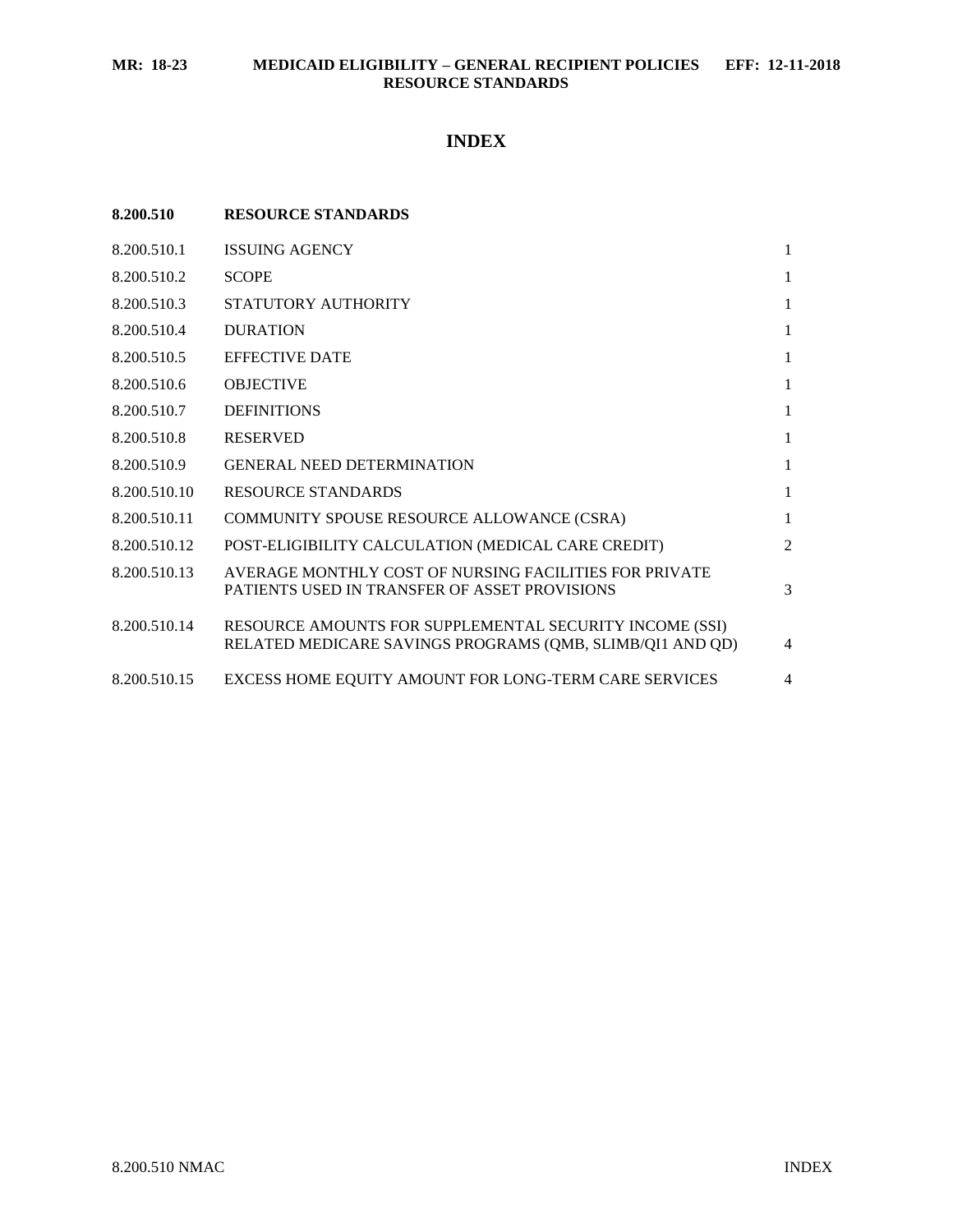#### **TITLE 8 SOCIAL SERVICES CHAPTER 200 MEDICAID ELIGIBILITY - GENERAL RECIPIENT POLICIES PART 510 RESOURCE STANDARDS**

<span id="page-1-0"></span>**8.200.510.1 ISSUING AGENCY:** New Mexico Human Services Department (HSD). [8.200.510.1 NMAC - Rp, 8.200.510.1 NMAC, 7/1/2015]

<span id="page-1-1"></span>**8.200.510.2 SCOPE:** The rule applies to the general public. [8.200.510.2 NMAC - Rp, 8.200.510.2 NMAC, 7/1/2015]

<span id="page-1-2"></span>**8.200.510.3 STATUTORY AUTHORITY:** The New Mexico medicaid program and other health care programs are administered pursuant to regulations promulgated by the federal department of health and human services under Title XIX of the Social Security Act as amended or by state statute. See Section 27-1-12 et seq. NMSA 1978.

[8.200.510.3 NMAC - Rp, 8.200.510.3 NMAC, 7/1/2015]

<span id="page-1-3"></span>**8.200.510.4 DURATION:** Permanent.

[8.200.510.4 NMAC - Rp, 8.200.510.4 NMAC, 7/1/2015]

<span id="page-1-4"></span>**8.200.510.5 EFFECTIVE DATE:** July 1, 2015, unless a later date is cited at the end of a section. [8.200.510.5 NMAC - Rp, 8.200.510.5 NMAC, 7/1/2015]

<span id="page-1-5"></span>**8.200.510.6 OBJECTIVE:** The objective of this rule is to provide specific instructions when determining eligibility for the medicaid program and other health care programs. Generally, applicable eligibility rules are detailed in the medical assistance division (MAD) eligibility policy manual, specifically 8.200.400 NMAC, *General Medicaid Eligibility*. Processes for establishing and maintaining MAD eligibility are detailed in the income support division (ISD) general provisions 8.100 NMAC, *General Provisions for Public Assistance Programs*. [8.200.510.6 NMAC - Rp, 8.200.510.6 NMAC, 7/1/2015]

## <span id="page-1-6"></span>**8.200.510.7 DEFINITIONS [RESERVED]**

<span id="page-1-7"></span>**8.200.510.8 [RESERVED]**

[8.200.510.8 NMAC - Rp, 8.200.510.8 NMAC, 7/1/2015; A/E, 3/1/2017]

<span id="page-1-8"></span>**8.200.510.9 GENERAL NEED DETERMINATION:** To be eligible for medical assistance division (MAD) benefits, an applicant or recipient must meet specific resource and income standards based on eligibility category. [8.200.510.9 NMAC - Rp, 8.200.510.9 NMAC, 7/1/2015]

<span id="page-1-9"></span>**8.200.510.10 RESOURCE STANDARDS:** For specific information on liquid, non-liquid and countable resources, resource exclusions, deemed resources, resource transfers or trusts see specific medical assistance programs (MAP) eligibility categories. Standards for community spouse resource allowance, medical care credit calculations and average cost for nursing facility care are included in this section. [8.200.510.10 NMAC - Rp, 8.200.510.10 NMAC, 7/1/2015]

<span id="page-1-10"></span>**8.200.510.11 COMMUNITY SPOUSE RESOURCE ALLOWANCE (CSRA):** The CSRA standard varies based on when the applicant or recipient become institutionalized for a continuous period. The CSRA remains constant even if it was calculated prior to submission of a formal MAP application. If institutionalization began:

**A.** Between September 30, 1989 and December 31, 1989, the state maximum CSRA is \$30,000 and the federal maximum CRSA is \$60,000.

**B.** On or after January 1, 1990, the state minimum is \$31,290 and the federal maximum CSRA is \$62,580.

**C.** On or after January 1, 1991, the state minimum is \$31,290 and the federal maximum CSRA is \$66,480.

**D.** On or before January 1, 1992, the state minimum is \$31,290 and the federal maximum CSRA is \$68,700.

**E.** On or after January 1, 1993, the state minimum is \$31,290 and the federal maximum CSRA is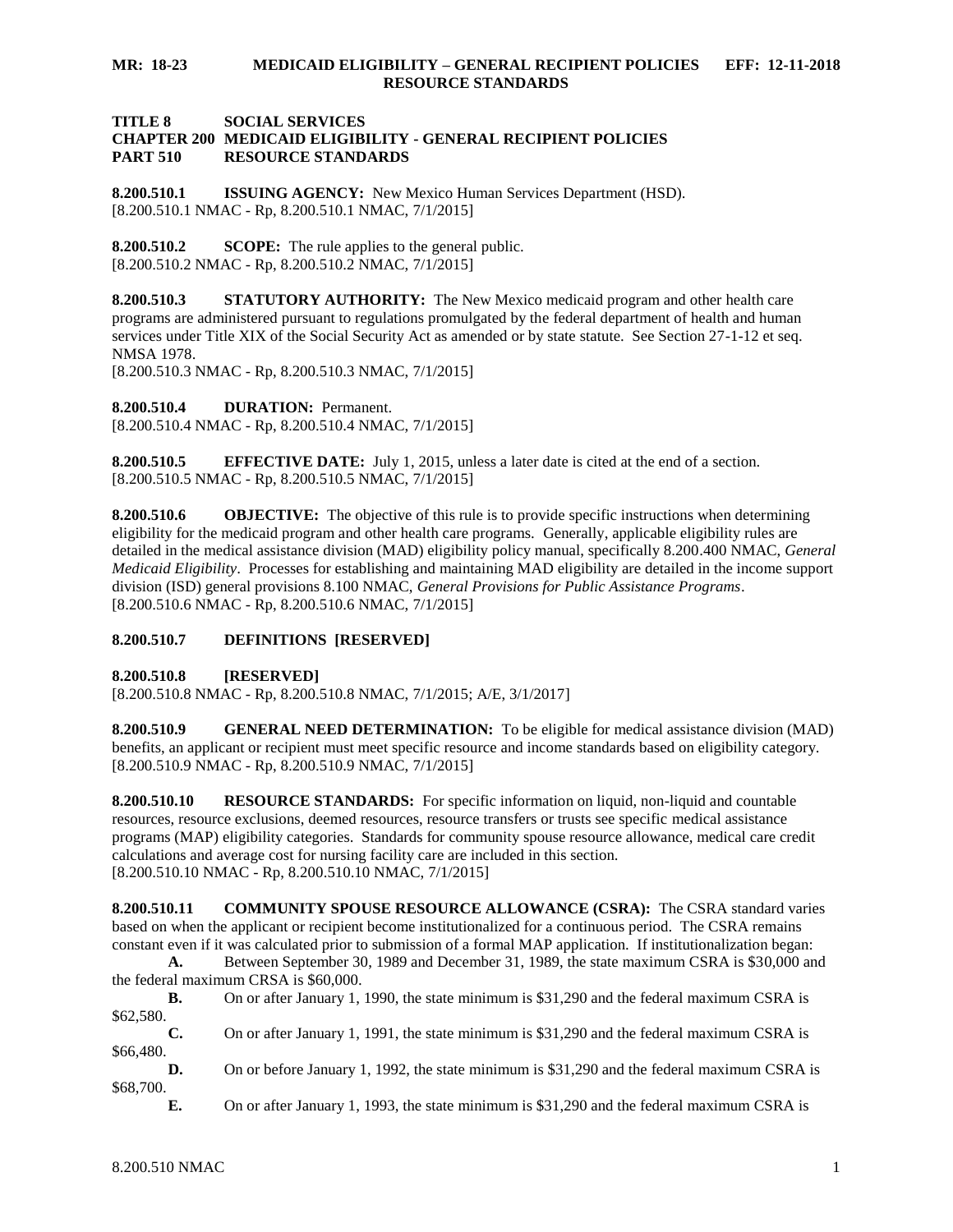| On or after January 1, 1994, the state minimum is \$31,290 and the federal maximum CSRA is                    |
|---------------------------------------------------------------------------------------------------------------|
| On or after January 1, 1995, the state minimum is \$31,290 and the federal maximum CSRA is                    |
|                                                                                                               |
| On or after January 1, 1996, the state minimum is \$31,290 and the federal maximum CSRA is                    |
| On or after January 1, 1997, the state minimum is \$31,290 and the federal maximum CSRA is                    |
| On or after January 1, 1998, the state minimum is \$31,290 and the federal maximum CSRA is                    |
| On or after January 1, 1999, the state minimum is \$31,290 and the federal maximum CSRA is                    |
|                                                                                                               |
| On or after January 1, 2000, the state minimum is \$31,290 and the federal maximum CSRA is                    |
| On or after January 1, 2001, the state minimum is \$31,290 and the federal maximum CSRA is                    |
| On or after January 1, 2002, the state minimum is \$31,290 and the federal maximum CSRA is                    |
| On or after January 1, 2003, the state minimum is \$31,290 and the federal maximum CSRA is                    |
| On or after January 1, 2004, the state minimum is \$31,290 and the federal maximum CSRA is                    |
| On or after January 1, 2005, the state minimum is \$31,290 and the federal maximum CSRA is                    |
|                                                                                                               |
| On or after January 1, 2006, the state minimum is \$31,290 and the federal maximum CSRA is                    |
| On or after January 1, 2007, the state minimum is \$31,290 and the federal maximum CSRA is                    |
| On or after January 1, 2008, the state minimum is \$31,290 and the federal maximum CSRA is                    |
| On or after January 1, 2009, the state minimum is \$31,290 and the federal maximum CSRA is                    |
| On or after January 1, 2010, the state minimum is \$31,290 and the federal maximum CSRA                       |
| remains \$109,560.<br>On or after January 1, 2011, the state minimum is \$31,290 and the federal maximum CSRA |
| remains \$109,560.                                                                                            |
| On or after January 1, 2012, the state minimum is \$31,290 and the federal maximum CSRA is                    |
| On or after January 1, 2013, the state minimum is \$31,290 and the federal maximum CSRA is                    |
| On or after January 1, 2014, the state minimum is \$31,290 and the federal maximum CSRA is                    |
| On or after January 1, 2015, the state minimum is \$31,290 and the federal maximum CSRA is                    |
|                                                                                                               |
| On or after January 1, 2016, the state minimum is \$31,290 and the federal maximum CSRA is                    |
| On or after January 1, 2017, the state minimum is \$31,290 and the federal maximum CSRA is                    |
| On or after January 1, 2018, the state minimum is \$31,290 and the federal maximum CSRA is                    |
| [8.200.510.11 NMAC - Rp, 8.200.510.11 NMAC, 7/1/2015; A/E, 1/1/2016; A/E, 3/1/2017; A/E, 8/30/2018; A,        |
|                                                                                                               |

<span id="page-2-0"></span>**8.200.510.12 POST-ELIGIBILITY CALCULATION (MEDICAL CARE CREDIT):** Apply applicable deductions in the order listed below when determining the medical care credit for an institutionalized spouse.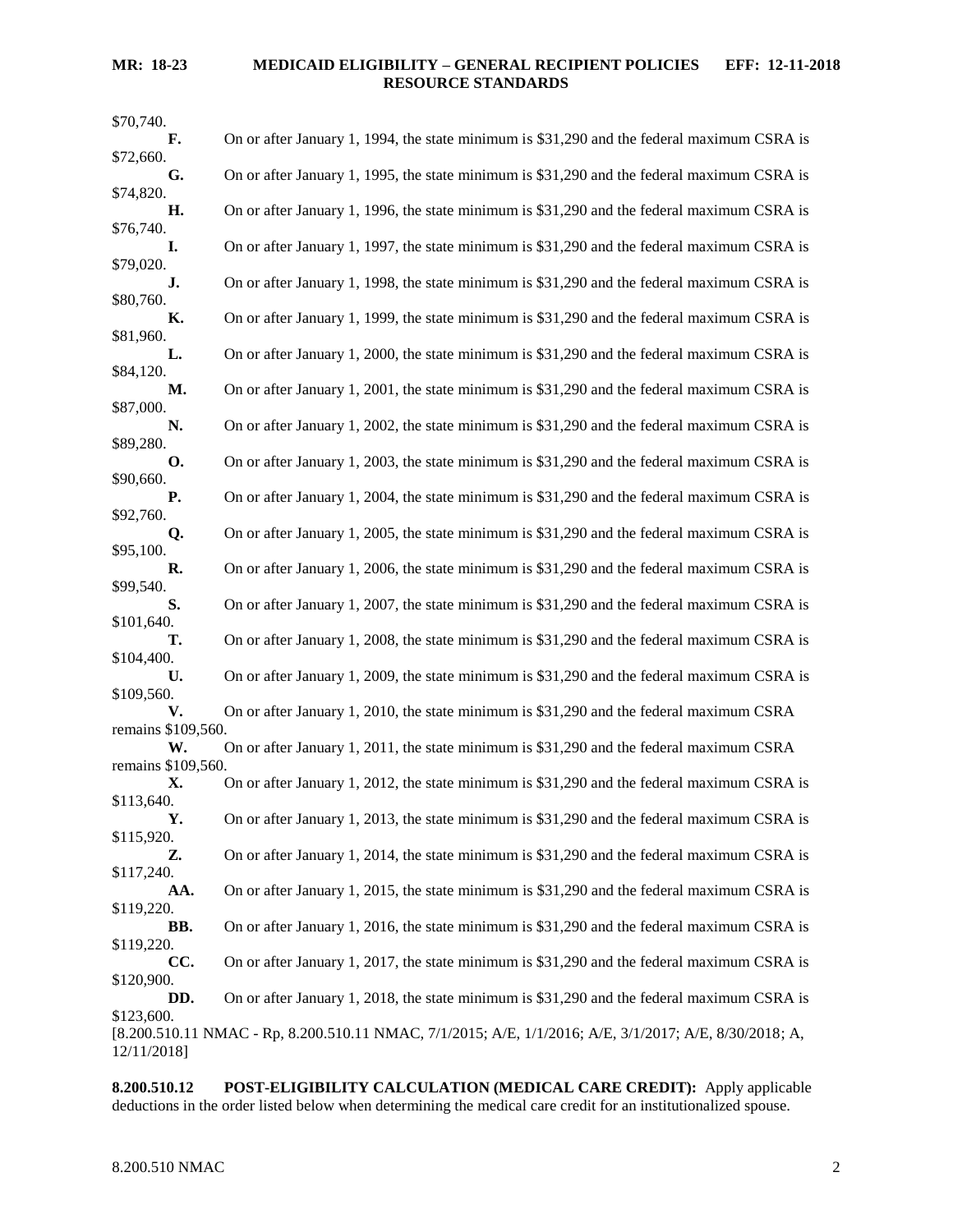| <b>DEDUCTION</b> |                                                        |              | <b>AMOUNT</b> |
|------------------|--------------------------------------------------------|--------------|---------------|
| A.               | Personal needs allowance for institutionalized spouse: |              |               |
|                  | (1)                                                    | July 1, 2018 | \$72          |
|                  | (2)                                                    | July 1, 2017 | \$70          |
| В.               | Minimum monthly maintenance needs allowance (MMMNA):   |              |               |
|                  | $\bf(1)$                                               | July 1, 2018 | \$2,058       |
|                  | (2)                                                    | July 1, 2017 | \$2,030       |

**C.** The community spouse monthly income allowance (CSMIA) is calculated by subtracting the community spouse's gross income from the MMMNA:

**(1)** If allowable shelter expenses of the community spouse exceeds the minimum allowance then deduct an excess shelter allowance from community spouse's income that includes: expenses for rent; mortgage (including interest and principal); taxes and insurance; any maintenance charge for a condominium or cooperative; and an amount for utilities (if not part of maintenance charge above); use the standard utility allowance (SUA) deduction used in the food stamp program for the utility allowance.

|     |                                                      | the root stamp program for the atm, and wanter. |         |
|-----|------------------------------------------------------|-------------------------------------------------|---------|
|     | (a)                                                  | July 1, 2018                                    | \$617   |
|     | (b)                                                  | July 1, 2017                                    | \$609   |
| (2) | Excess shelter allowance may not exceed the maximum: |                                                 |         |
|     | (a)                                                  | July 1, 2018                                    | \$1,032 |
|     | (b)                                                  | Jan. 1, 2018                                    | \$1,060 |
|     | (c)                                                  | July 1, 2017                                    | \$993   |

**D.** Any extra maintenance allowance ordered by a court of jurisdiction or a state administrative hearing officer.

**E.** Dependent family member income allowance (if applicable) calculated as follows: 1/3 X MMMNA - dependent member's income).

**F.** Non-covered medical expenses.

**G.** The maximum total of the community spouse monthly income allowance and excess shelter deduction may not exceed \$3,090.

[8.200.510.12 NMAC - Rp, 8.200.510.12 NMAC, 7/1/2015; A/E, 3/1/2017; A/E. 8/30/2018; A, 12/11/2018]

#### <span id="page-3-0"></span>**8.200.510.13 AVERAGE MONTHLY COST OF NURSING FACILITIES FOR PRIVATE PATIENTS USED IN TRANSFER OF ASSET PROVISIONS:** Costs of care are based on the date of application registration.<br>DATE AVERAGE COST PER MONTH **DATE AVERAGE COST PER MONTH**

|           |                                         | , LIVIVL CODI I    |
|-----------|-----------------------------------------|--------------------|
| A.        | July 1, 1988 - Dec. 31, 1989            | $$1,726$ per month |
| <b>B.</b> | Jan. 1, 1990 - Dec. 31, 1991            | $$2,004$ per month |
| C.        | Jan. 1, 1992 - Dec. 31, 1992            | $$2,217$ per month |
| D.        | Effective July 1, 1993, for application | \$2,377 per month  |
|           | register on or after Jan. 1, 1993       |                    |
| Е.        | Jan. 1, 1994 - Dec. 31, 1994            | $$2,513$ per month |
| F.        | Jan. 1, 1995 - Dec. 31, 1995            | $$2,592$ per month |
| G.        | Jan. 1, 1996 - Dec. 31, 1996            | $$2,738$ per month |
| Н.        | Jan. 1, 1997 - Dec. 31, 1997            | \$2,889 per month  |
| I.        | Jan. 1, 1998 - Dec 31, 1998             | \$3,119 per month  |
| J.        | Jan. 1, 1999 - Dec. 31, 1999            | \$3,429 per month  |
| Κ.        | Jan. 1, 2000 - Dec. 31, 2000            | \$3,494 per month  |
| L.        | Jan. 1, 2001 - Dec. 31, 2001            | \$3,550 per month  |
| М.        | Jan. 1, 2002 - Dec. 31, 2002            | \$3,643 per month  |
| N.        | Jan. 1, 2003 - Dec. 31, 2003            | \$4,188 per month  |
| О.        | Jan. 1, 2004 - Dec. 31, 2004            | \$3,899 per month  |
| Р.        | Jan. 1, 2005 - Dec. 31, 2005            | $$4,277$ per month |
| Q.        | Jan. 1, 2006 - Dec. 31, 2006            | \$4,541 per month  |
| R.        | Jan. 1, 2007 - Dec. 31, 2007            | \$4,551 per month  |
| S.        | Jan. 1, 2008 - Dec. 31, 2008            | \$4,821 per month  |
| T.        | Jan. 1, 2009 - Dec. 31, 2009            | \$5,037 per month  |
| U.        | Jan. 1, 2010 - Dec. 31, 2010            | \$5,269 per month  |
| V.        | Jan. 1, 2011 - Dec. 31, 2011            | \$5,774 per month  |
| W.        | Jan. 1, 2012 - Dec. 31, 2012            | \$6,015 per month  |